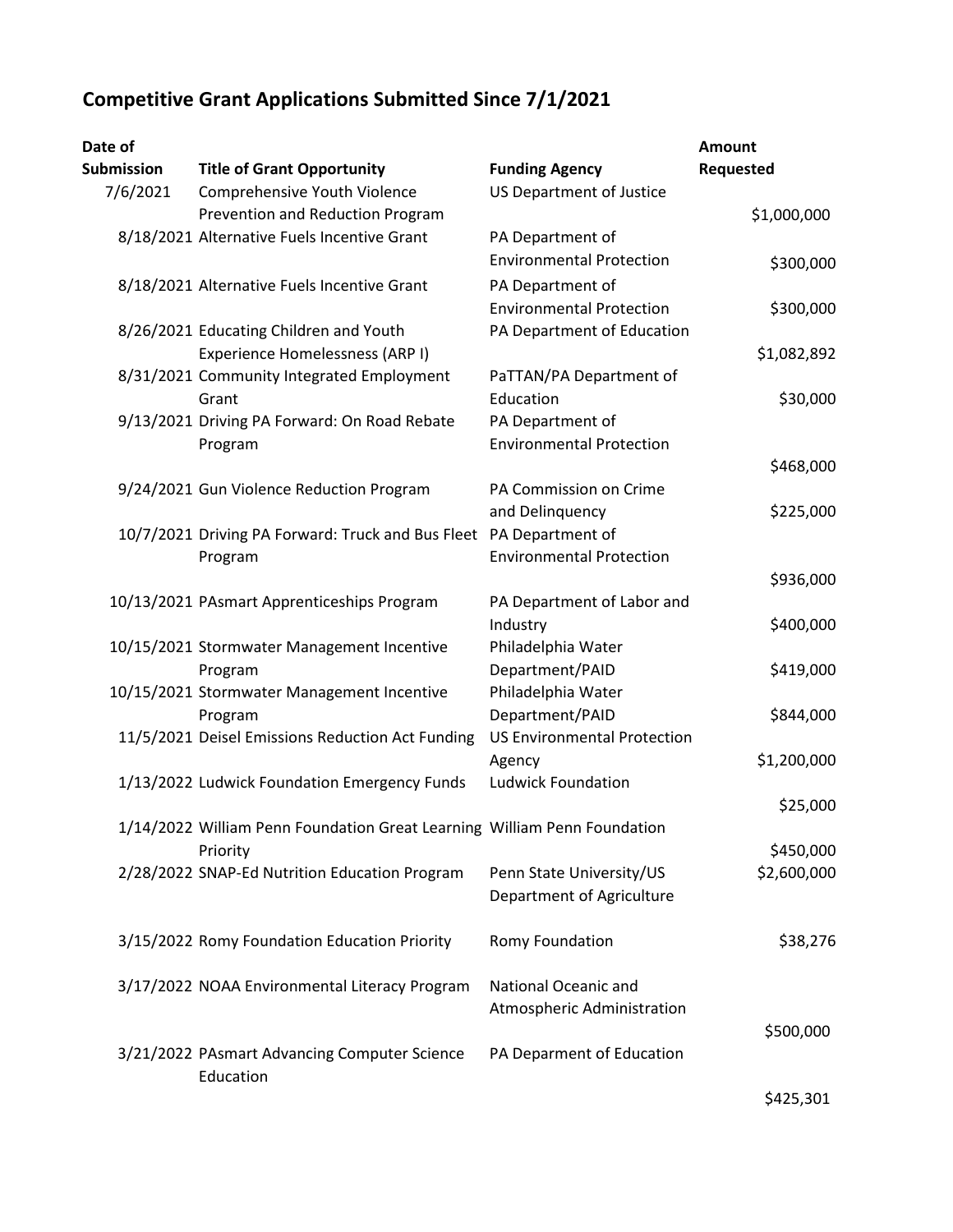|               | 3/21/2022 PAsmart Advancing STEM Education                                                | PA Deparment of Education                       |                   |
|---------------|-------------------------------------------------------------------------------------------|-------------------------------------------------|-------------------|
|               |                                                                                           |                                                 | \$334,183         |
|               | 3/28/2022 Support for Student Mental Health<br><b>Needs</b>                               | PA Commission on Crime<br>and Delinquency       |                   |
|               |                                                                                           |                                                 | \$148,920         |
|               | 4/1/2022 Reimagining the Path to Success for All<br><b>Students</b>                       | Catalyze Challenge                              | \$500,000         |
|               | 4/1/2022 Promoting Adolescent Student Health<br>(renewal)                                 | <b>Centers for Disease Control</b><br>(US DHHS) |                   |
|               |                                                                                           |                                                 | \$360,000         |
|               | 4/4/2022 Agriculture in the K-12 Classsroom                                               | US Department of<br>Agriculture                 |                   |
|               | 4/19/2022 Water Infrastructure Improvements in                                            | <b>US Environmental Protection</b>              | \$50,000          |
|               | the Nation: Lead in Drinking Water                                                        | Agency                                          |                   |
|               | 4/28/2022 Posner Foundation Education Priority                                            | <b>Posner Foundation</b>                        | \$4,999,648       |
|               |                                                                                           |                                                 | \$200,000         |
|               | due: 5/31/2022 William Penn Foundation Great Learning William Penn Foundation<br>Priority |                                                 | \$110,000         |
| due: 6/3/2022 | <b>Upward Bound Math and Science</b><br>Program                                           | <b>US Department of Education</b>               |                   |
|               |                                                                                           |                                                 | up to \$287,537   |
|               | due: 6/4/2022 Enhancing School Capacity to Address<br><b>Youth Violence</b>               | <b>US Department of Justice</b>                 | up to \$1,000,000 |
|               | due: 6/14/2022 STOP School Violence Program                                               | <b>US Department of Justice</b>                 |                   |
|               |                                                                                           |                                                 | up to \$1,000,000 |
|               | due: 6/14/2022 School Violence Prevention Program                                         | <b>US Department of Justice</b>                 | up to \$500,000   |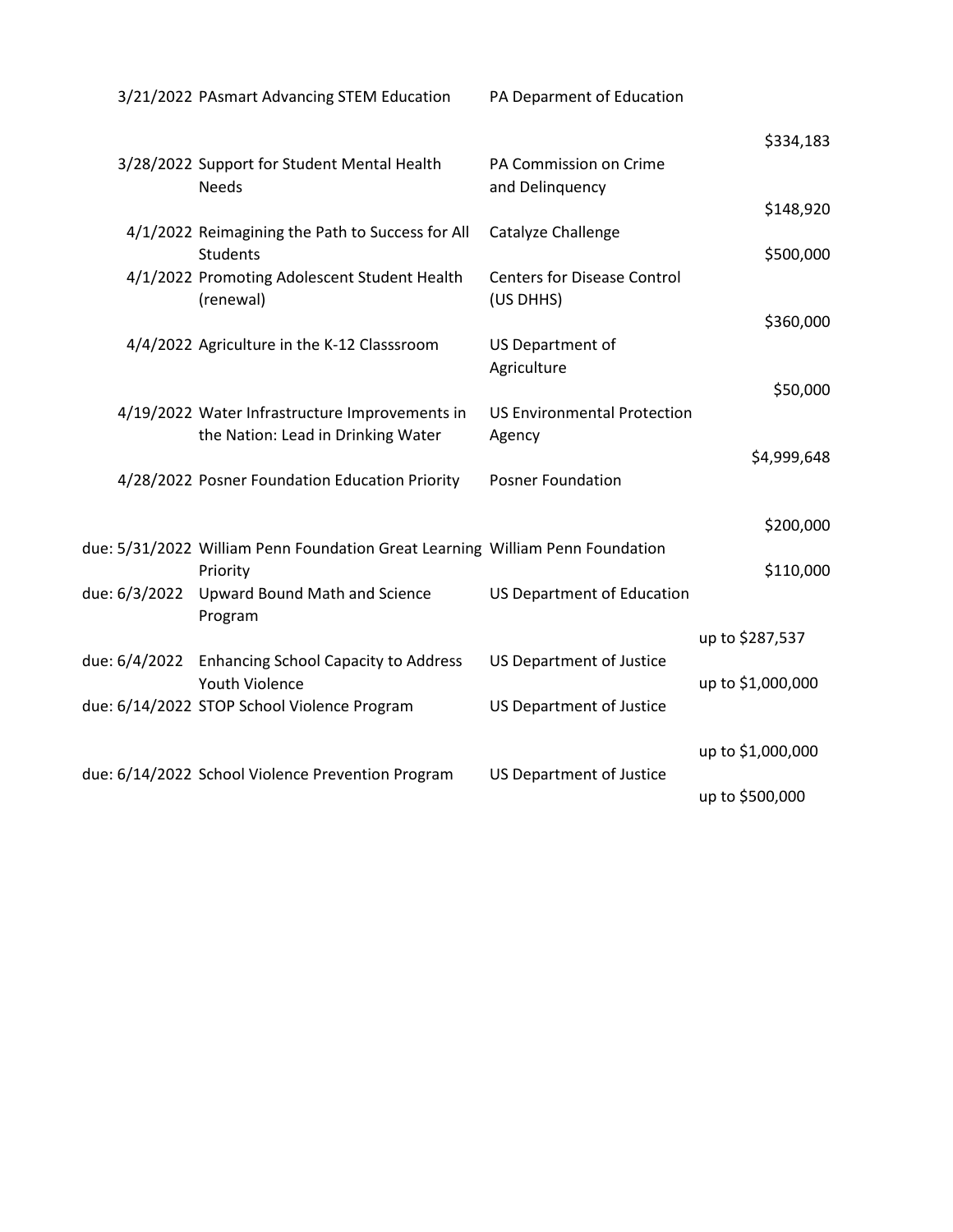| <b>Brief Description</b>                                       | <b>Outcome</b>              |             |
|----------------------------------------------------------------|-----------------------------|-------------|
| To fund deployment of violence                                 | Rejected                    |             |
| interventionists                                               |                             | \$1,000,000 |
| To purchase electric buses for Broad                           | Awarded                     |             |
| <b>Street Garage</b>                                           |                             | \$300,000   |
| To purchase electric buses for                                 | Awarded                     |             |
| Passyunk Garage                                                |                             | \$300,000   |
| To expand services for homeless<br>students                    | Awarded                     | \$0         |
| Transition support for IEP students at                         | Rejected                    |             |
| S. Mansion                                                     |                             | \$0         |
| To purchase electric buses                                     | Awarded                     |             |
|                                                                |                             |             |
|                                                                |                             | \$468,000   |
| To create safe corridors in high                               | Awarded                     |             |
| violence areas                                                 |                             | \$0         |
| To purchase electric buses                                     | Pending review              |             |
|                                                                | by funder                   |             |
|                                                                |                             | \$936,000   |
| To fund Urban Tech IT apprenticeship                           | Rejected                    |             |
| program                                                        |                             | \$400,000   |
| Stormwater management                                          | Awarded                     |             |
| improvements at Gr. Washington                                 |                             | \$419,000   |
| Stormwater management                                          | Awarded                     |             |
| improvements at Edison HS                                      |                             | \$844,000   |
| To purchase electric buses                                     | Rejected                    | \$1,200,000 |
| To meet emergency needs of students                            | Awarded                     |             |
|                                                                |                             | \$25,000    |
| To expand ELECT program services                               | Awarded                     |             |
|                                                                |                             | \$450,000   |
| To provide Nutrition Education                                 | Pending review              | \$2,600,000 |
| programming                                                    | by funder                   |             |
|                                                                |                             |             |
| To purchase STEM learning equipment Awarded                    |                             | \$38,276    |
| for four schools                                               |                             |             |
| Watershed/Environmental Learning                               | Pending review              |             |
| Program                                                        | by funder                   |             |
|                                                                |                             | \$500,000   |
| To develop computer science program<br>at School of the Future | Pending review<br>by funder |             |
|                                                                |                             | \$425,301   |
|                                                                |                             |             |